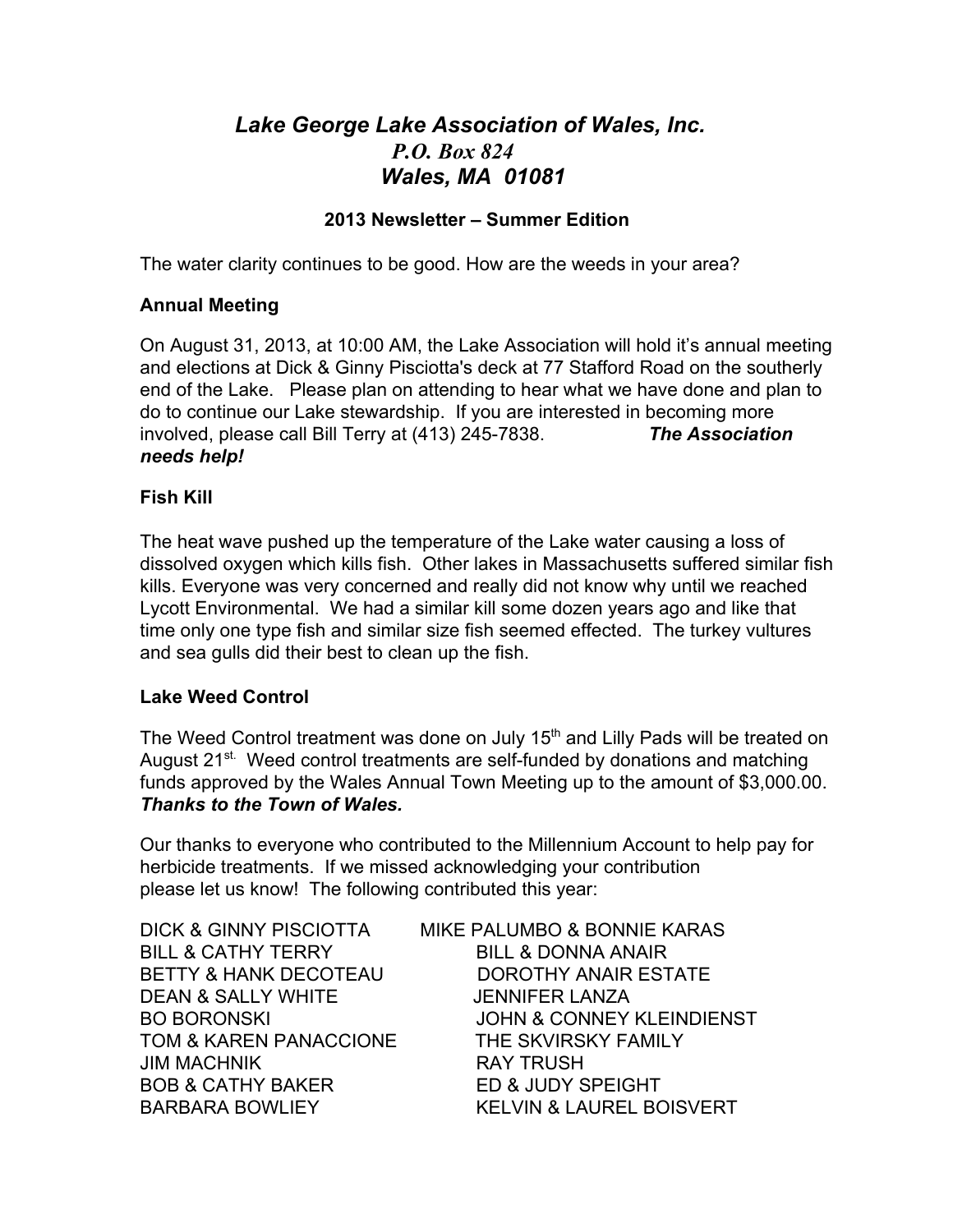KAREN OUTLAW WILLIAM MATCHETT JASON LAURIN KEVIN DUPLIN BERNARD ST. GEORGE **DAVID & JANET FIGURE** 

CLAIR LEVEILLEE JOHN & JEANNETTE LEVEILLEE

#### **Beavers**

Beavers were expanding around the Lake but with the removal of seven (7) of them last fall, no new signs have been found this season as yet!

#### **Boating (repeat article)**

Please do not open your motor exhaust baffles on the Lake! Noise travels over the water for all to deal with! Boaters need to use caution and consider the safety of others as well as their own. When operating around boaters who are fishing or are in smaller crafts, take care to control your wake. Never anchor within 100 feet of another boat. Never run too fast for conditions! Do not create a wake within 100 feet of shore. You are legally responsible for any damage resulting from a wake created by your boat. Please exercise common courtesy and offer assistance if you see a fellow boater in trouble. We have included the Boating Rules and Regulations for your use. To report an infraction call

the Mass Environmental Police (800) 632-8075 or the Wales Police 245-7844.

#### **Hydro-Raking**

Lycott Environmental was on the Lake in early May. They held the rate for Hydro-raking at \$150 per hour. If you wish to consider hydro-raking in the future please email Bob Baker at bkbaker20@comcast.net. Bob needs everyone to sign up by the end of March so we can keep our May Hydro-raking date.

#### **Annual Dues**

We have twenty four (24) paid members plus seventeen (17) others who contributed to weed control out of a potential 100 property owners around the lake or properties with beach rights. In addition to annual dues, your contribution to help keep the lake healthy is needed. The most direct way to support weed treatments is to mail your contribution to the:

> Millennium Account c/o Lake George Lake Association P.O. Box 824 Wales, MA 01081